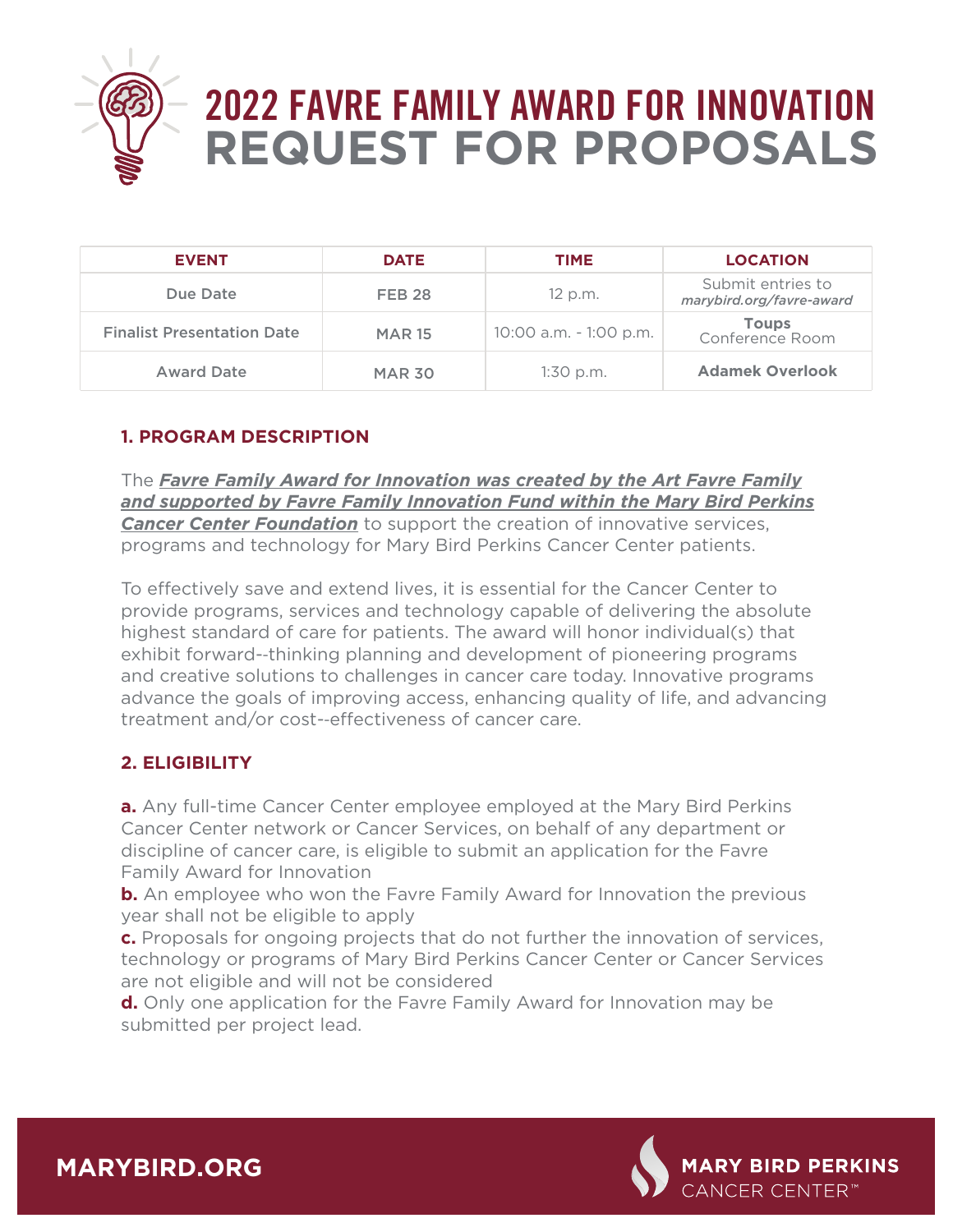#### **3. AWARD DESCRIPTION**

The maximum award amount of \$15,000 will be available to support innovative projects. There is no guarantee of either the amount of funding available or the number of awards in future award cycles.

The application should be submitted to online at marybird.org/favre-award by the project lead, along with all required documentation listed on the Instruction for Applications below.

Allowable expenses are supplies, equipment and external professional services, which can be justified as necessary. Salaries for any member of staff is not allowed.

Payment of the awarded funds will typically be made in two installments, but this may vary due to the nature of the innovation that is proposed. Upon project initiation, a portion of funds awarded will be transferred to an account for the project lead; the remainder of the funds will be transferred upon the completion of the milestones established. Any unexpended funds remaining at the time of project completion shall be returned to the Favre Family Innovation Fund.

#### **4. DURATION OF THE AWARD**

Work proposed as an Award for Innovation must be completed within a maximum of 24 months. One no-cost extension will be considered only upon request with sufficient justification and documented evidence of continued progress toward the defined project milestone(s). The extension must be requested prior to the expiration of the project period to be considered and reviewed by the Favre Family Innovation Award Board.

#### **5. ACTIVITY REPORTS**

Technical and financial activity reports documenting progress toward stated goals will be required. Dates for the reports are below:

|                   | <b>12 Month Project</b> | <b>24 Month Project</b> |
|-------------------|-------------------------|-------------------------|
| Award Date        | March 30, 2022          | March 30, 2022          |
| 3 Month Update    | June 1, 2022            | June 1, 2022            |
| Progress Report 1 | December 1, 2022        | December 1, 2022        |
| Final Report      | March 1, 2023           |                         |
| Progress Report 2 |                         | June 1, 2023            |
| Progress Report 3 |                         | December 1, 2023        |
| Final Report      |                         | March 1, 2024           |

#### **6. INSTRUCTION FOR APPLICATIONS**

All applications should be submitted by filling out the online form at **www.marybird.org/favre-award**



**MARYBIRD.ORG**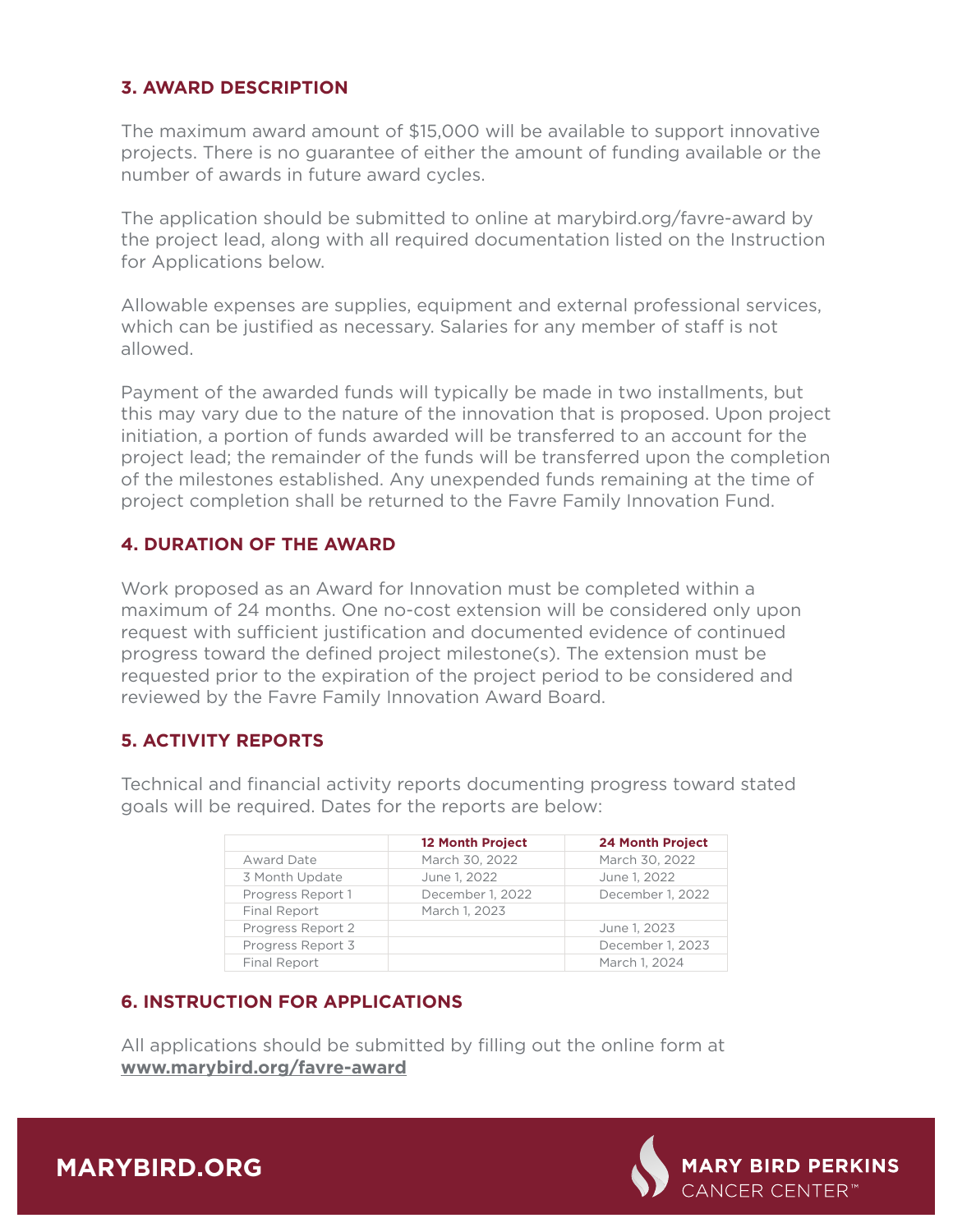1. Include a title

- 2. Describe the challenge you wish to address
- 3. Describe the project and how it addresses the challenge
- 4. Outline the goals and objectives of the program
- 5. Submit a detailed budget with justification
- 6. Member of Senior Management Team (SMT) sign-o

## **7. APPLICATION REVIEW PROCESS**

Applications to the Favre Family Award for Innovation program will be scored by a committee and shared with the selection committee comprised of internal and external members based on the criteria related to the merit of the project, along with points for several other factors, as detailed below. The selection committee will be present for the final four presentations to determine the winner of the award.

#### **Fit with the Award for Innovation Program (50 points)**

‐ Will the proposed project provide the absolute highest standard of care for Cancer Center patients?

‐ Is the proposed project forward thinking?

‐ Does the proposed project address challenges in cancer care through pioneering and creative solutions?

‐ Does the proposed program improve access, enhance quality of life, advance treatments and/or cost--effectiveness of cancer care?

#### **Implementation (25 points)**

‐ Is the project plan thoughtful, realistic and does it allow the Cancer Center to provide the absolute highest standard of care for our patients?

- Does the applicant have the capacity to execute the work effectively or have a plan to meet capacity?

#### **Impact (25 points)**

- Is the project likely to make a significant, sustainable difference now or in the future?

‐ Will the project inspire or inform others?

# **TOTAL POINTS FOR APPLICATION: 100**



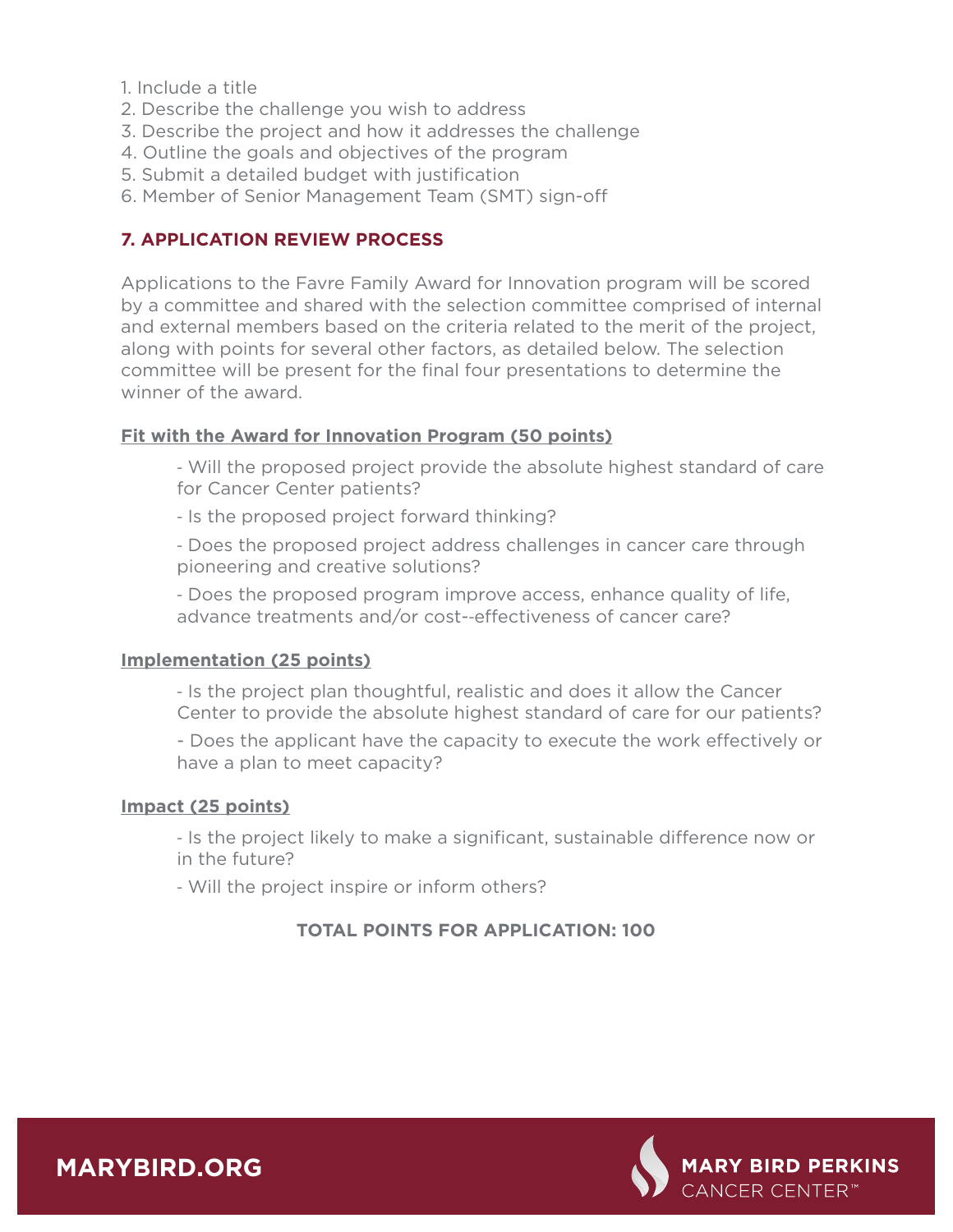#### **Presentations (20 points)**

In addition, the four finalists will give a 15 minute presentation to a panel of judges. Each presentation will be followed by a five-‐minute question and answer session with the judges made up of selection committee members. The finalists will be contacted by the selection committee to schedule the date of the presentation. The individual presentations will be scored at the conclusion of each presentation.

#### **TOTAL POINTS FOR PRESENTATION: 20 TOTAL OVERALL POINTS: 120**

#### **8. CONTACT**

For any questions, please contact: Amanda LaGrange at **alagrange@marybird.com**



**MARYBIRD.ORG**